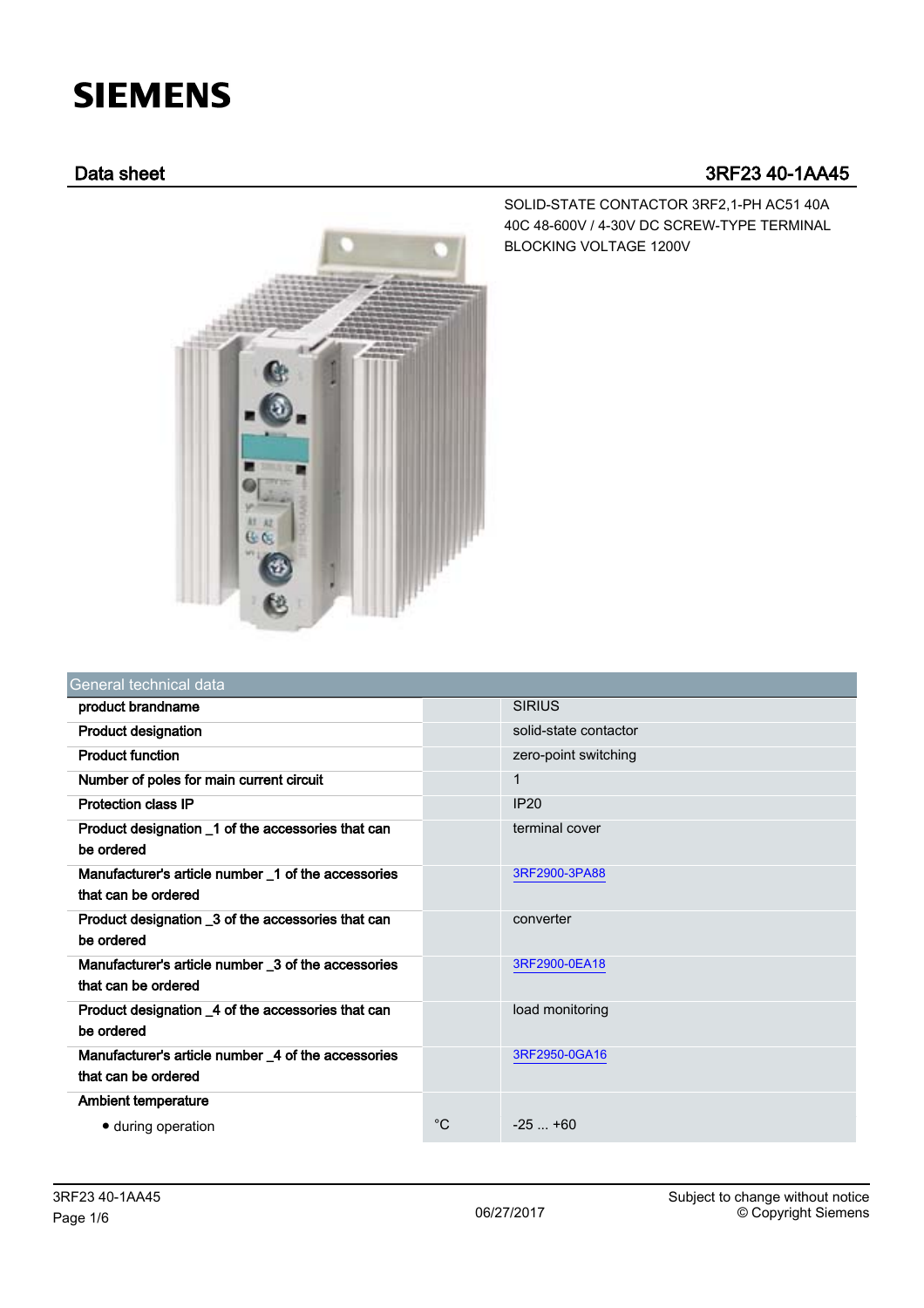| • during storage                                                               | $^{\circ}$ C | $-55+80$       |
|--------------------------------------------------------------------------------|--------------|----------------|
| Installation altitude at height above sea level                                | m            | 1 0 0 0        |
| maximum                                                                        |              |                |
| Vibration resistance acc. to IEC 60068-2-6                                     |              | 2g             |
| Shock resistance acc. to IEC 60068-2-27                                        |              | 15g / 11 ms    |
| Equipment marking acc. to DIN 40719 extended                                   |              | K              |
| according to IEC 204-2 acc. to IEC 750                                         |              |                |
| Equipment marking acc. to DIN EN 61346-2                                       |              | Q              |
| Number of NC contacts for auxiliary contacts                                   |              | 0              |
| Number of NO contacts for auxiliary contacts                                   |              | $\mathbf 0$    |
| Number of CO contacts for auxiliary contacts                                   |              | $\mathbf 0$    |
| Main circuit                                                                   |              |                |
| Number of NO contacts for main contacts                                        |              | $\mathbf 1$    |
| Number of NC contacts for main contacts                                        |              | $\mathbf 0$    |
| <b>Operating current</b>                                                       |              |                |
| $\bullet$ minimum                                                              | mA           | 500            |
| • at AC-51 rated value                                                         | A            | 40             |
| • at AC-51 according to IEC 60947-4-3                                          | A            | 33             |
| <b>Derating temperature</b>                                                    | $^{\circ}C$  | 40             |
| Power loss [W] total typical                                                   | W            | 44             |
| Reverse current of the thyristor                                               | mA           | 10             |
| Blocking voltage at the thyristor for main contacts                            | $\vee$       | 1 200          |
| maximum permissible                                                            |              |                |
| Rate of voltage rise at the thyristor for main contacts<br>maximum permissible | $V/\mu s$    | 1 0 0 0        |
| Surge current resistance rated value                                           | A            | 1 200          |
| 12t value maximum                                                              | $A^2$ ·s     | 7 200          |
| <b>Operating voltage at AC</b>                                                 |              |                |
| · at 60 Hz rated value                                                         | $\vee$       | 48  600        |
| • at 50 Hz rated value                                                         | $\vee$       | 48  600        |
| Operating range relative to the operating voltage at                           |              |                |
| <b>AC</b>                                                                      |              |                |
| $\bullet$ at 50 Hz                                                             | $\vee$       | 40  660        |
| $\bullet$ at 60 Hz                                                             | $\vee$       | 40  660        |
| Operating frequency rated value                                                | <b>Hz</b>    | 5060           |
| Insulation voltage rated value                                                 | V            | 600            |
|                                                                                |              |                |
| Control circuit/ Control                                                       |              | DC             |
| Type of voltage of the control supply voltage<br>Control supply voltage 1      |              |                |
| $\bullet$ at DC                                                                |              |                |
|                                                                                | $\vee$       | $\overline{4}$ |
| - Initial rated value                                                          | V            | 30             |
| - Final rated value                                                            |              |                |
| - rated value maximum permissible                                              | $\vee$       | 30             |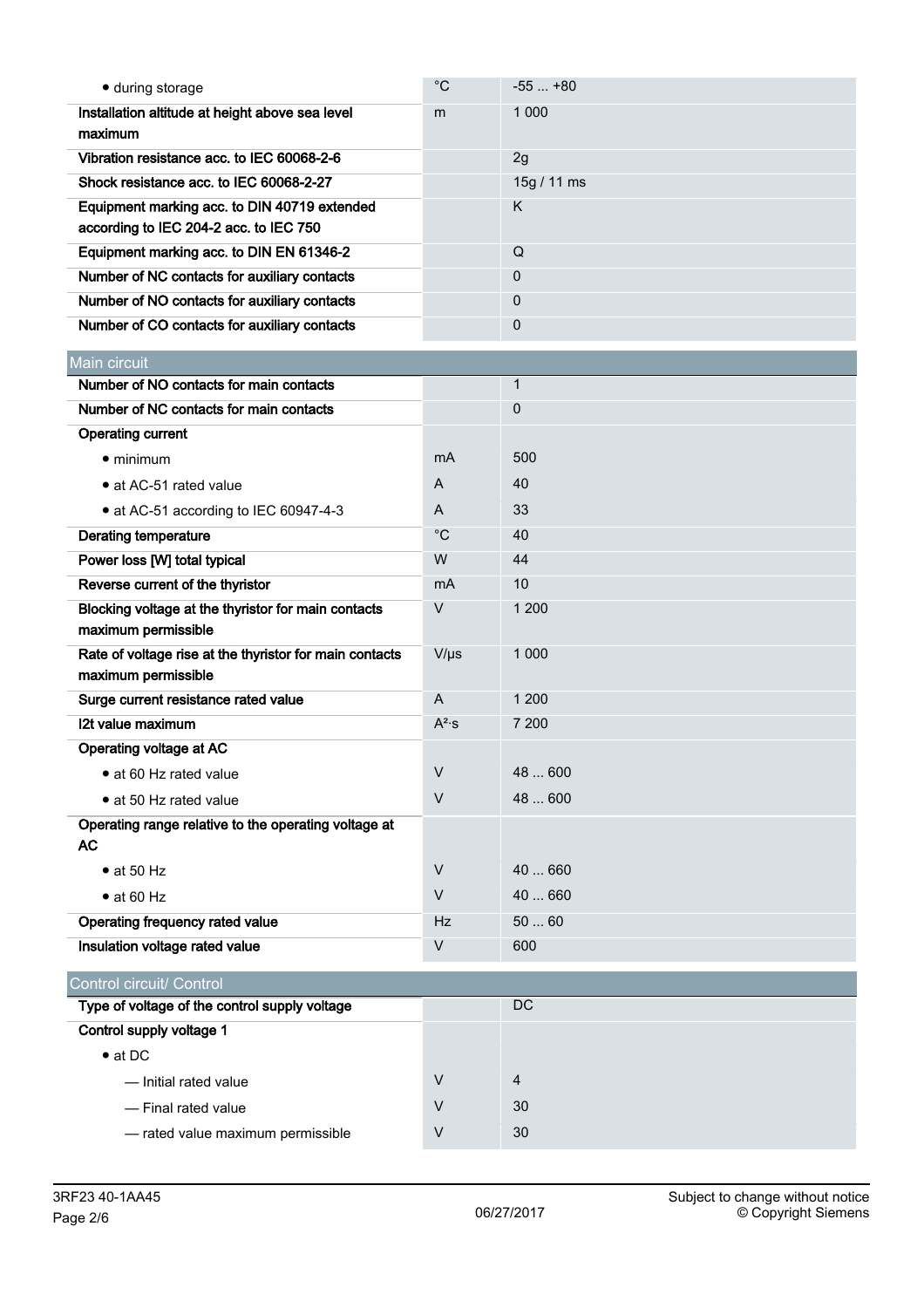| Control supply voltage                             |    |    |
|----------------------------------------------------|----|----|
| • at DC initial value for signal <1> detection     |    | 4  |
| • at DC Full-scale value for signal<0> recognition | v  |    |
| Control current                                    |    |    |
| • at DC rated value                                | mA | 20 |

| Installation/ mounting/ dimensions                              |             |                                                                 |
|-----------------------------------------------------------------|-------------|-----------------------------------------------------------------|
| <b>Mounting type</b>                                            |             | screw and snap-on mounting onto 35 mm standard<br>mounting rail |
| Mounting type Side-by-side mounting                             |             | Yes                                                             |
| Design of the thread of the screw for securing the<br>equipment |             | M <sub>4</sub>                                                  |
| Tightening torque of the screw for securing the<br>equipment    | $N \cdot m$ | $1.5^{\circ}$                                                   |
| Width                                                           | mm          | 67.5                                                            |
| Height                                                          | mm          | 100                                                             |
| Depth                                                           | mm          | 156                                                             |

| <b>Connections/Terminals</b>                                                       |                 |                                                                                   |
|------------------------------------------------------------------------------------|-----------------|-----------------------------------------------------------------------------------|
| Type of electrical connection for main current circuit                             |                 | screw-type terminals                                                              |
| Design of the thread of the connection screw for main<br>contacts                  |                 | M <sub>4</sub>                                                                    |
| Tightening torque for main contacts with screw-type<br>terminals                   | $N \cdot m$     | 22.5                                                                              |
| Tightening torque [lbf·in] for main contacts with<br>screw-type terminals          | Ibf·in          | 1822                                                                              |
| Type of connectable conductor cross-sections for<br>main contacts                  |                 |                                                                                   |
| $\bullet$ solid                                                                    |                 | $2x$ (1.5  2.5 mm <sup>2</sup> ), $2x$ (2.5  6 mm <sup>2</sup> )                  |
| • finely stranded                                                                  |                 |                                                                                   |
| - with core end processing                                                         |                 | 2x (1  2.5 mm <sup>2</sup> ), 2x (2.5  6 mm <sup>2</sup> ), 1x 10 mm <sup>2</sup> |
| Type of connectable conductor cross-sections                                       |                 |                                                                                   |
| • at AWG conductors                                                                |                 |                                                                                   |
| - for main contacts                                                                |                 | 2x(1410)                                                                          |
| - for auxiliary and control contacts                                               |                 | 1x (AWG 20  12)                                                                   |
| Type of connectable conductor cross-sections for<br>auxiliary and control contacts |                 |                                                                                   |
| $\bullet$ solid                                                                    |                 | $1x (0.5  2.5 mm2)$ , $2x (0.5  1.0 mm2)$                                         |
| • finely stranded                                                                  |                 |                                                                                   |
| - with core end processing                                                         |                 | $1x$ (0.5  2.5 mm <sup>2</sup> ), 2x (0.5  1.0 mm <sup>2</sup> )                  |
| - without core end processing                                                      |                 | $1x$ (0.5  2.5 mm <sup>2</sup> ), 2x (0.5  1.0 mm <sup>2</sup> )                  |
| Connectable conductor cross-section                                                |                 |                                                                                   |
| • for main contacts                                                                |                 |                                                                                   |
| - single or multi-stranded                                                         | mm <sup>2</sup> | 1.56                                                                              |
| - finely stranded                                                                  |                 |                                                                                   |
|                                                                                    |                 |                                                                                   |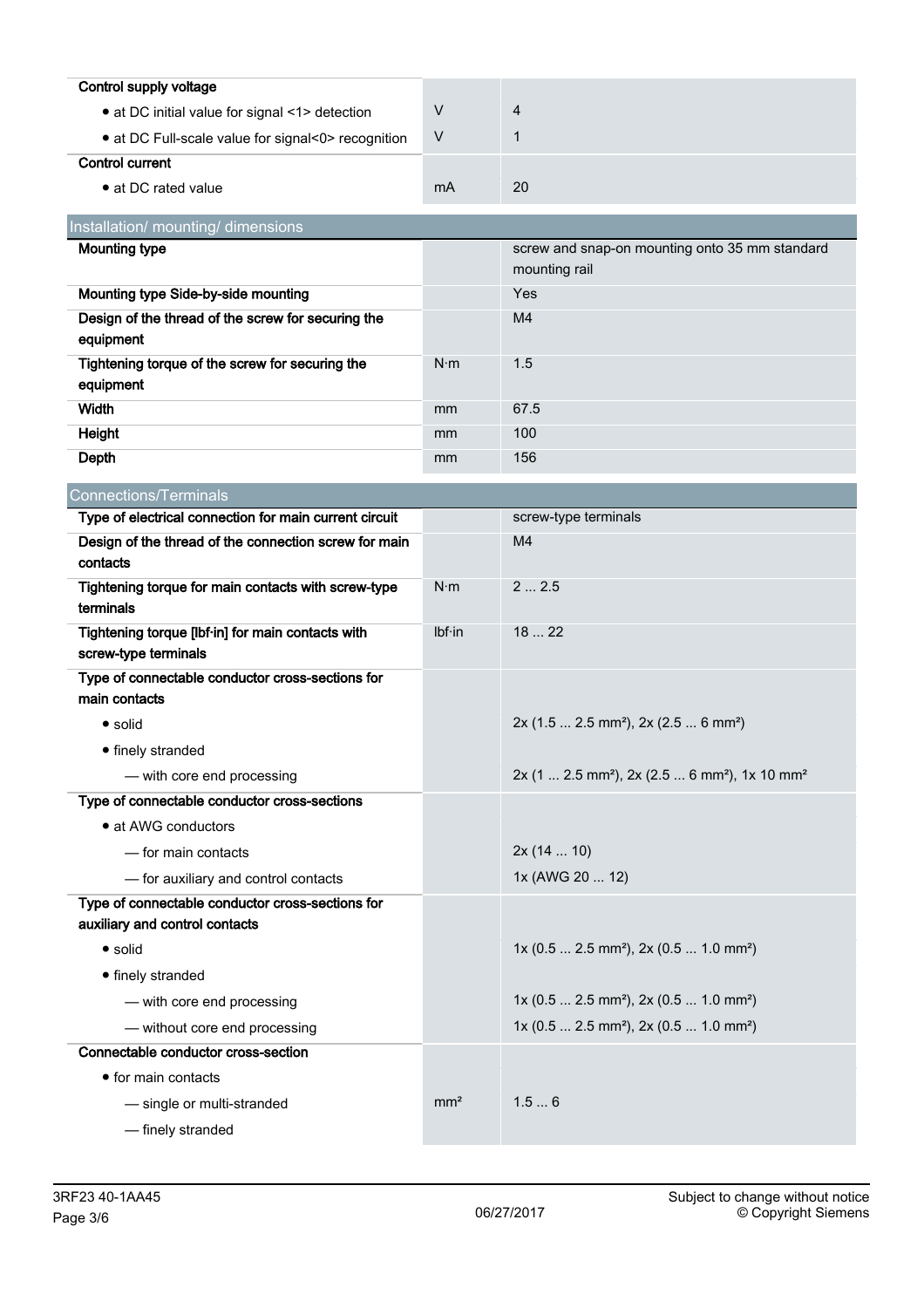| - with core end processing                                                                 | mm <sup>2</sup> | 110                  |
|--------------------------------------------------------------------------------------------|-----------------|----------------------|
| • for auxiliary and control contacts                                                       |                 |                      |
| — solid                                                                                    | mm <sup>2</sup> | 0.52.5               |
| - finely stranded                                                                          |                 |                      |
| - with core end processing                                                                 | mm <sup>2</sup> | 0.52.5               |
| - without core end processing                                                              | mm <sup>2</sup> | 0.52.5               |
| AWG number as coded connectable conductor cross                                            |                 |                      |
| section                                                                                    |                 |                      |
| $\bullet$ for main contacts                                                                |                 | 1014                 |
| • for auxiliary and control contacts                                                       |                 | 2012                 |
| Type of electrical connection for auxiliary and control                                    |                 | screw-type terminals |
| current circuit                                                                            |                 |                      |
| Design of the thread of the connection screw of the                                        |                 | M <sub>3</sub>       |
| auxiliary and control contacts                                                             |                 |                      |
| Wire stripping length of the cable                                                         |                 |                      |
| $\bullet$ for main contacts                                                                | mm              | 7                    |
| • for auxiliary and control contacts                                                       | mm              | $\overline{7}$       |
| Tightening torque for auxiliary and control contacts                                       | $N \cdot m$     | 0.50.6               |
| with screw-type terminals                                                                  |                 |                      |
| Tightening torque [lbf·in] for auxiliary and control<br>contacts with screw-type terminals | Ibf·in          | 4.55.3               |

#### Certificates/approvals General Product Approval **EMC** Declaration of **Test Conformity Certificates** [Type Test](https://support.industry.siemens.com/cs/WW/en/ps/3RF23%2040-1AA45/Certificate?ct=445&ci=496&cao=553) EAC [Certificates/Test](https://support.industry.siemens.com/cs/WW/en/ps/3RF23%2040-1AA45/Certificate?ct=445&ci=496&cao=553) [Report](https://support.industry.siemens.com/cs/WW/en/ps/3RF23%2040-1AA45/Certificate?ct=445&ci=496&cao=553) EG-Konf.

| other         |              | Railway                    |
|---------------|--------------|----------------------------|
| Environmental | Confirmation | <b>Vibration and Shock</b> |
| Confirmations |              |                            |

#### Further information

Short-circuit protection, design of the fuse link [https://www.automation.siemens.com/cd-static/material/info/3RF23\\_eng.pdf](https://www.automation.siemens.com/cd-static/material/info/3RF23_eng.pdf)

Information- and Downloadcenter (Catalogs, Brochures,…) <http://www.siemens.com/industrial-controls/catalogs>

# Industry Mall (Online ordering system)

<https://mall.industry.siemens.com/mall/en/en/Catalog/product?mlfb=3RF2340-1AA45>

#### Cax online generator

<http://support.automation.siemens.com/WW/CAXorder/default.aspx?lang=en&mlfb=3RF2340-1AA45>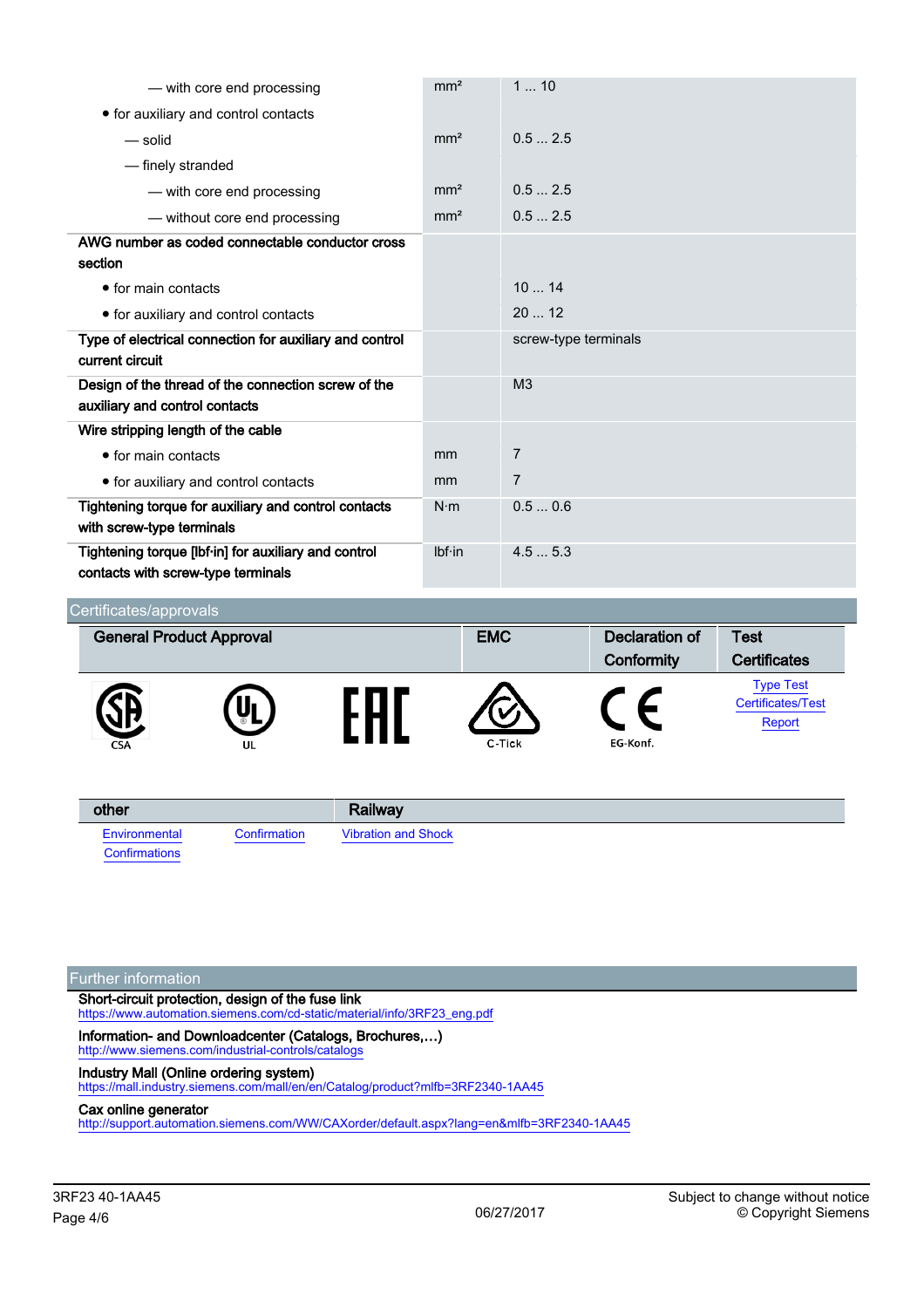### Service&Support (Manuals, Certificates, Characteristics, FAQs,...)

<https://support.industry.siemens.com/cs/ww/en/ps/3RF2340-1AA45>

Image database (product images, 2D dimension drawings, 3D models, device circuit diagrams, EPLAN macros, ...) [http://www.automation.siemens.com/bilddb/cax\\_de.aspx?mlfb=3RF2340-1AA45&lang=en](http://www.automation.siemens.com/bilddb/cax_de.aspx?mlfb=3RF2340-1AA45&lang=en)